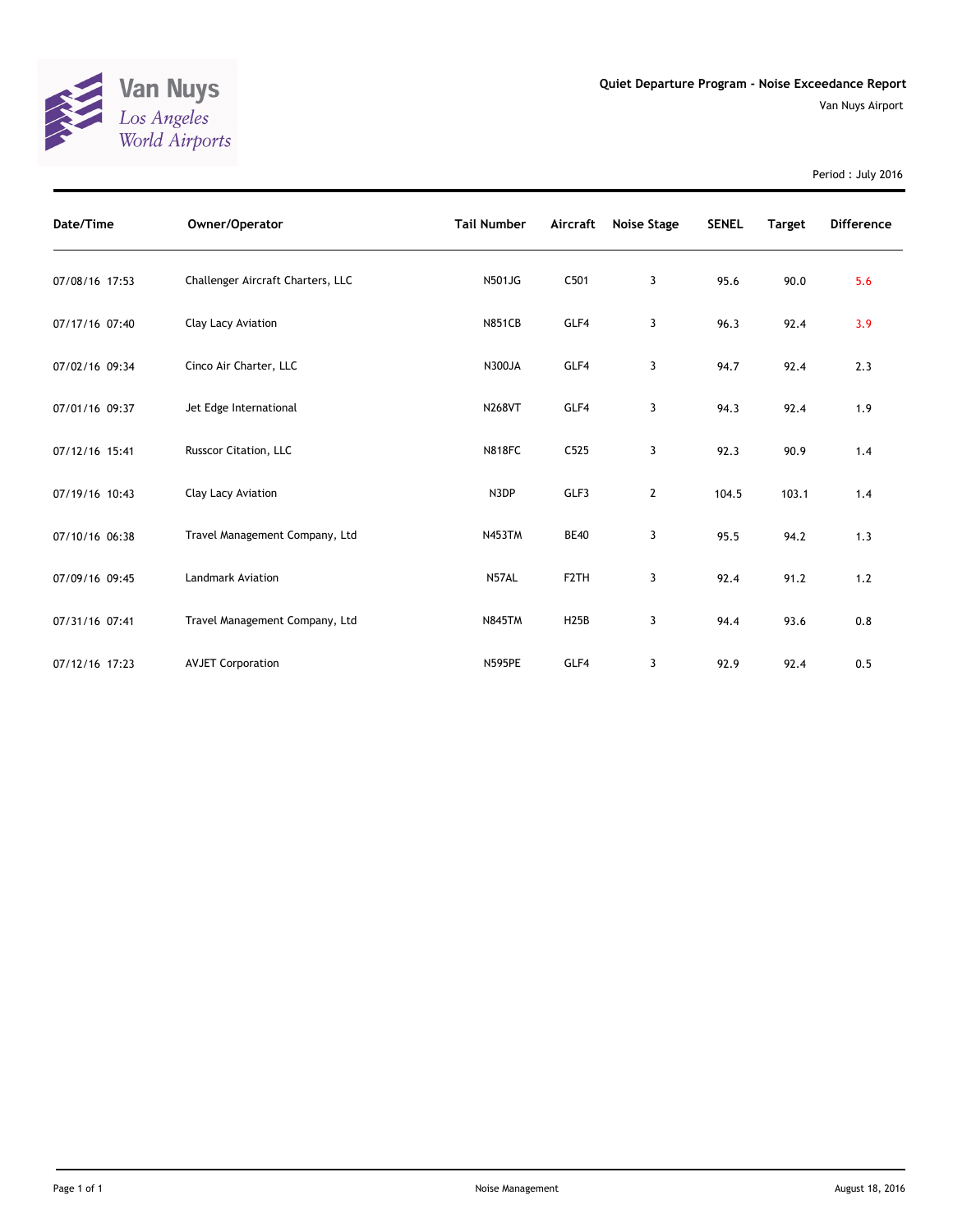

Period : July 2016

| Owner/Operator                    | <b>Departures Exceeding</b><br><b>Target Noise Level</b> | <b>Total Southbound</b><br><b>Jet Departures</b> |
|-----------------------------------|----------------------------------------------------------|--------------------------------------------------|
| Travel Management Company, Ltd    | $\mathbf{2}$                                             | 25                                               |
| Clay Lacy Aviation                | $\mathbf{2}$                                             | 175                                              |
| Challenger Aircraft Charters, LLC | $\mathbf{1}$                                             | $\mathbf{1}$                                     |
| Russcor Citation, LLC             | $\mathbf{1}$                                             | $\mathbf{2}$                                     |
| Cinco Air Charter, LLC            |                                                          | 7                                                |
| Landmark Aviation                 | 1                                                        | 8                                                |
| <b>AVJET Corporation</b>          | 1                                                        | 11                                               |
| Jet Edge International            | 1                                                        | 81                                               |
| 188, Inc.                         | 0                                                        | 1                                                |
| <b>3KB INVESTMENTS LLC</b>        | 0                                                        | 1                                                |
| 650 Leasing, LLC                  | 0                                                        |                                                  |
| 771 JT, LLC                       | 0                                                        |                                                  |
| 821 393 LLC                       | 0                                                        |                                                  |
| 921BE LLC                         | 0                                                        |                                                  |
| ABBVIE US, LLC                    | 0                                                        |                                                  |
| ABC Elite Aviation, Inc.          | 0                                                        |                                                  |
| ACI Jet                           | 0                                                        |                                                  |
| Aero Air, LLC                     | 0                                                        |                                                  |
| AEROJET INC                       | 0                                                        |                                                  |
| AFMA Aviation, Ltd.               | 0                                                        |                                                  |
| Air Katz, LLC                     | 0                                                        |                                                  |
| Air Lake Lines III, Inc.          | 0                                                        |                                                  |
| AIRCRAFT GUARANTY CORP TRUSTEE    | 0                                                        |                                                  |
| Airleo, LLC                       | 0                                                        |                                                  |
| ALCI Aviation, Ltd.               | 0                                                        |                                                  |
| American Assets, Inc.             | 0                                                        |                                                  |
| American Jet International Corp.  | 0                                                        |                                                  |
| Anderson Air, Ltd.                | 0                                                        |                                                  |
| Andreini & Company                | 0                                                        |                                                  |
| Andrew Bettis Aviation            | 0                                                        |                                                  |
| Apollo Management, LP             | 0                                                        |                                                  |
| AQUA AERO ENTERPRISES INC         |                                                          |                                                  |
| ARS Air, LLC                      | 0                                                        |                                                  |
| Asia Aviation Company Pte. Ltd    | 0                                                        |                                                  |
| AVIATION CONSULTANTS INC          | 0                                                        |                                                  |
| AVIATION ENTERPRISES INC          | 0                                                        |                                                  |
| <b>AVIATION SERVICES LLC</b>      | 0                                                        |                                                  |
| AVPRO, Inc.                       | 0                                                        |                                                  |
| <b>B E Aviation Services, LLC</b> | 0                                                        |                                                  |
| <b>BALL CORP</b>                  | 0                                                        | $\mathbf{1}$                                     |

The Van Nuys Airport Fly Friendly - Quiet Departure Program asks that operators of jet aircraft use manufacturer's or NBAA quiet departure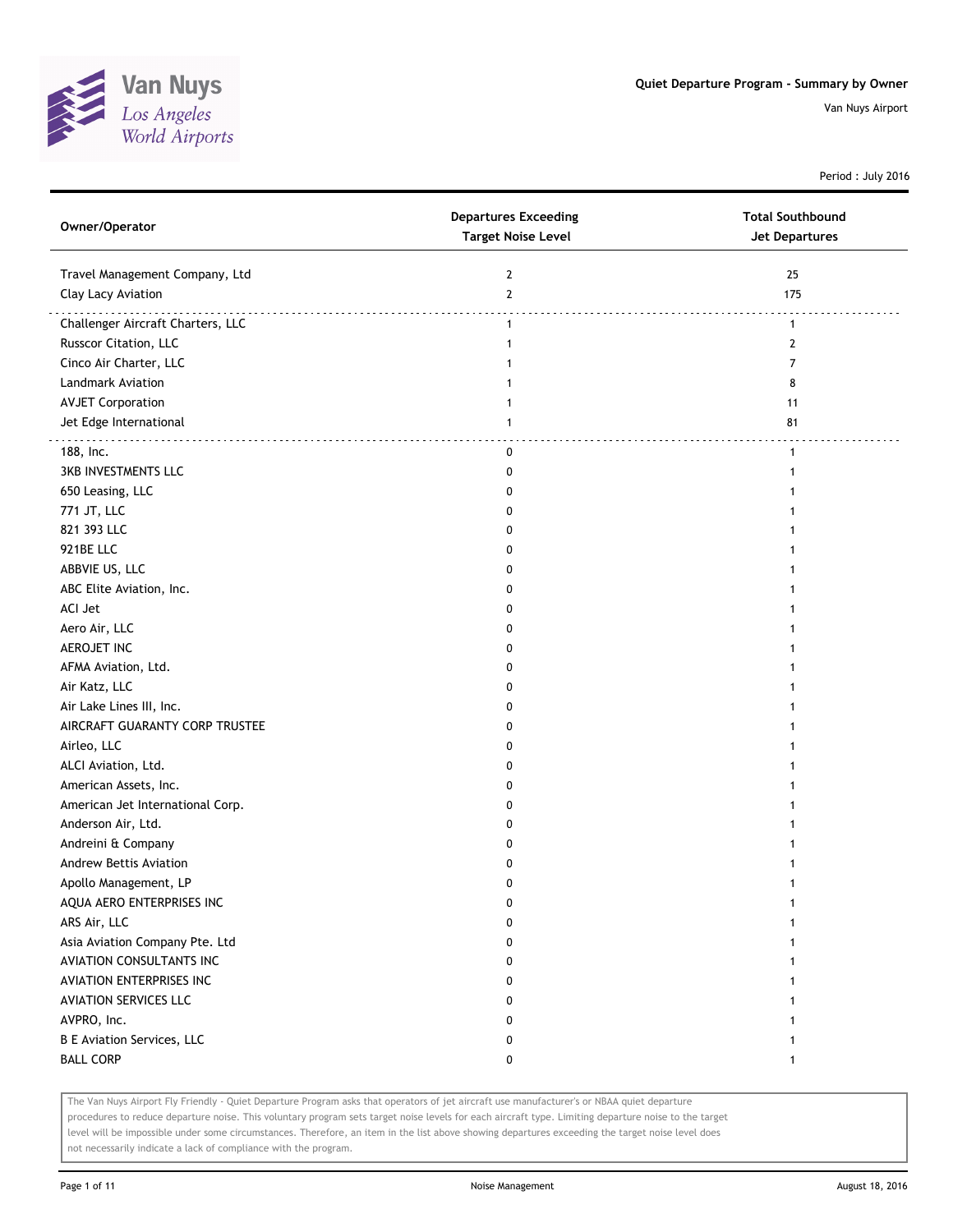

Period : July 2016

| Owner/Operator                         | <b>Departures Exceeding</b><br><b>Target Noise Level</b> | <b>Total Southbound</b><br><b>Jet Departures</b> |
|----------------------------------------|----------------------------------------------------------|--------------------------------------------------|
| Baron & Budd, P.C.                     | 0                                                        | 1                                                |
| Berggruen Holdings, Ltd.               | 0                                                        |                                                  |
| <b>Billionaire Inc</b>                 | 0                                                        |                                                  |
| Bindley Aviation, LLC.                 | 0                                                        |                                                  |
| BLUE HORIZONS HOLDINGS LLC             | 0                                                        |                                                  |
| Bluebird Owner, LLC                    | 0                                                        |                                                  |
| Butlers Island, LLC                    | 0                                                        |                                                  |
| C510 Aviation, LLC                     | 0                                                        |                                                  |
| CAESARS ENTERTAINMENT OPERATING CO INC | 0                                                        |                                                  |
| CAPITAL HOLDINGS 121 LLC               | 0                                                        |                                                  |
| Carlisle Aviation Flight Department    | 0                                                        |                                                  |
| Carnival Corporation                   | 0                                                        |                                                  |
| CFS Air, LLC                           | 0                                                        |                                                  |
| Champion Rent A Car, Inc.              | 0                                                        |                                                  |
| Cirrus GAS 4, LLC                      | 0                                                        |                                                  |
| Clear Channel Communication, Inc.      | 0                                                        |                                                  |
| Coast Hotels & Casinos, Inc.           | 0                                                        |                                                  |
| Colfax Business, SA                    | 0                                                        |                                                  |
| Consolidated Investment Group, LLC     | 0                                                        |                                                  |
| Corporate Air LLC                      | 0                                                        |                                                  |
| Corporate Aircraft Management, Inc.    | 0                                                        |                                                  |
| CORPORATE EAGLE CAPITAL LLC            | 0                                                        |                                                  |
| Corporate Eagle Flight Department      | 0                                                        |                                                  |
| Corporate Flight International         | 0                                                        |                                                  |
| Corporate Flight Management, Inc.      | 0                                                        |                                                  |
| Crescent Heights Sales, Inc.           | 0                                                        |                                                  |
| Critical Air Response Enterprises, LLC | 0                                                        |                                                  |
| CTP Aviation, LLC                      | 0                                                        |                                                  |
| D & R Ventures, LLC                    | 0                                                        |                                                  |
| DNJ Aviation, LLC                      | 0                                                        |                                                  |
| Dr. Lokesh S. Tantuwaya, MD, Inc.      | 0                                                        |                                                  |
| DuPage Aerospace Corporation           | 0                                                        |                                                  |
| DWTS, LLC                              | U                                                        |                                                  |
| E.I. Aviation, LLC                     | 0                                                        |                                                  |
| Earth Star, Inc.                       | 0                                                        |                                                  |
| Echo Leasing, LLC                      | 0                                                        |                                                  |
| Elite Aviation, LLC                    | 0                                                        |                                                  |
| Entergy Services, Inc.                 | 0                                                        |                                                  |
| Execuflight, Inc.                      | 0                                                        |                                                  |
| Executive Beechcraft Charters, Inc.    | 0                                                        |                                                  |
| Executive Flight, Inc.                 | 0                                                        |                                                  |

The Van Nuys Airport Fly Friendly - Quiet Departure Program asks that operators of jet aircraft use manufacturer's or NBAA quiet departure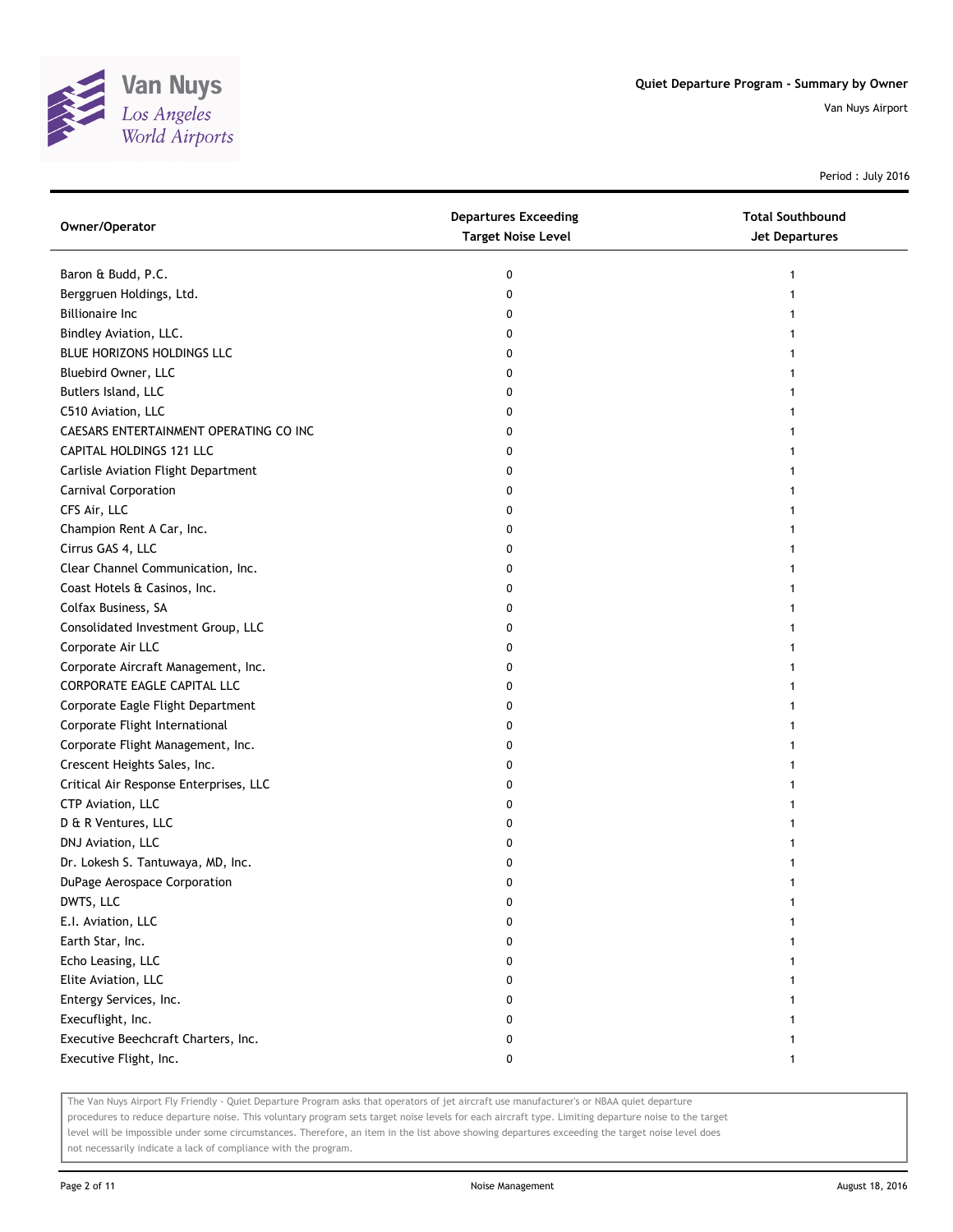

Period : July 2016

| Owner/Operator                              | <b>Departures Exceeding</b><br><b>Target Noise Level</b> | <b>Total Southbound</b><br><b>Jet Departures</b> |
|---------------------------------------------|----------------------------------------------------------|--------------------------------------------------|
| Fairmont Aviation, LLC                      | 0                                                        | 1                                                |
| FALCON 50-054 LLC                           | 0                                                        |                                                  |
| Ferrer Air, LLC                             | 0                                                        |                                                  |
| FL Aviation Corp.                           | 0                                                        |                                                  |
| FLEXJET LLC                                 | 0                                                        |                                                  |
| Flexjet, LLC                                | 0                                                        |                                                  |
| <b>Flight Operations</b>                    | 0                                                        |                                                  |
| Flight Solutions, Inc.                      | 0                                                        |                                                  |
| Flightexec                                  | 0                                                        |                                                  |
| <b>Flightstar Corporation</b>               | 0                                                        |                                                  |
| Flying Farmer, LLC                          | 0                                                        |                                                  |
| Fortress One LLC                            | 0                                                        |                                                  |
| Gary E. Milgard Family Foundation           | 0                                                        |                                                  |
| Gateway Aviation, Inc.                      | 0                                                        |                                                  |
| GCAC Holdings, LLC                          | 0                                                        |                                                  |
| <b>GCL AIR LLC</b>                          | 0                                                        |                                                  |
| <b>General Electric Capital Corporation</b> | 0                                                        | 1                                                |
| General Mills, Inc.                         | 0                                                        |                                                  |
| Gestair Private Jets, SA                    | 0                                                        |                                                  |
| Giostyle, LLC                               | 0                                                        |                                                  |
| Global Aviation, Inc.                       | 0                                                        |                                                  |
| Gold Aviation Services, Inc.                | 0                                                        |                                                  |
| Guardian Air Service, LP                    | 0                                                        |                                                  |
| Hangar Aviation Management, LLC             | 0                                                        |                                                  |
| Harth Trading Establishment                 | 0                                                        |                                                  |
| HAWKER 462 LLC                              | 0                                                        |                                                  |
| Hawker 900 Partners, LLC                    | 0                                                        |                                                  |
| Hawkerblue, LLC                             | 0                                                        |                                                  |
| HCC Aviation, LLC                           | 0                                                        |                                                  |
| Heath Family Aviation, LLC                  | 0                                                        |                                                  |
| Hill Air Company, Ltd                       | 0                                                        |                                                  |
| Honaker Aviation, Inc.                      | 0                                                        |                                                  |
| HS800XP 258281 LLC                          | 0                                                        |                                                  |
| HUDSON AIR LLC                              | 0                                                        |                                                  |
| IAC/InterActive Corporation                 | 0                                                        |                                                  |
| IHeartmedia Management Services, INC        | 0                                                        |                                                  |
| Innotech-Execaire                           | 0                                                        |                                                  |
| Irongate Air, LLC                           | 0                                                        |                                                  |
| Isle of Capri Casinos, Inc.                 | 0                                                        |                                                  |
| J.F. Air, LLC                               | 0                                                        |                                                  |
| J.M. Romo, SA                               | 0                                                        | 1                                                |

The Van Nuys Airport Fly Friendly - Quiet Departure Program asks that operators of jet aircraft use manufacturer's or NBAA quiet departure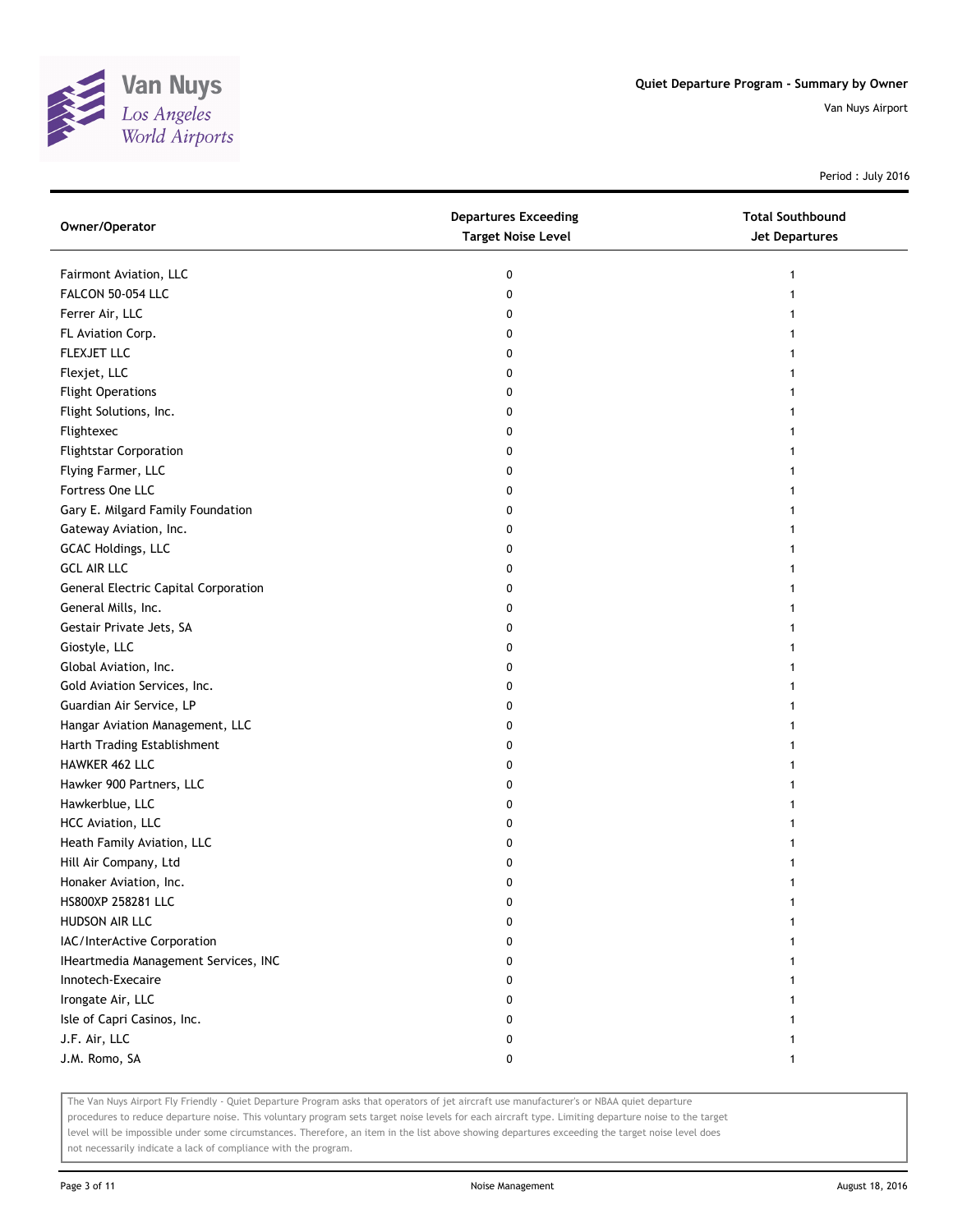

Period : July 2016

| Owner/Operator                                  | <b>Departures Exceeding</b><br><b>Target Noise Level</b> | <b>Total Southbound</b><br><b>Jet Departures</b> |
|-------------------------------------------------|----------------------------------------------------------|--------------------------------------------------|
| JetSelect Aviation, LLC                         | 0                                                        | 1                                                |
| Jimmy Jets, Inc.                                | 0                                                        | 1                                                |
| JML JET II LLC                                  | 0                                                        |                                                  |
| Johnson Machinery Company                       | 0                                                        |                                                  |
| Journey Aviation, LLC                           | 0                                                        |                                                  |
| Kaiser Air                                      | 0                                                        |                                                  |
| Kaney Citation, LLC                             | 0                                                        | 1                                                |
| Kattl, LLC                                      | 0                                                        | 1                                                |
| KIMBALL STEPHEN W                               | 0                                                        | 1                                                |
| KJC ASSET MANAGEMENT LLC                        | 0                                                        |                                                  |
| Klassen Aviation, LLC                           | 0                                                        |                                                  |
| KP Aviation Management, LLC                     | 0                                                        |                                                  |
| Liautaud Development Group, LLC - Global Series | 0                                                        |                                                  |
| LJ60-266, LLC                                   | 0                                                        |                                                  |
| LOCKTON ENTERPRISES INC                         | 0                                                        |                                                  |
| Lockton Enterprises, Inc.                       | 0                                                        |                                                  |
| Longtail Aviation Ltd                           | 0                                                        | 1                                                |
| Lyon Aviation                                   | 0                                                        | 1                                                |
| M5 Holdings, LLC                                | 0                                                        | 1                                                |
| MACDERMID INC                                   | 0                                                        |                                                  |
| Mann Aviation, LLC                              | 0                                                        |                                                  |
| MBI Leasing, LLC                                | 0                                                        |                                                  |
| <b>McDonald's Corporation</b>                   | 0                                                        |                                                  |
| MDX Leasing, LLC                                | 0                                                        |                                                  |
| Meridian Air Charter                            | 0                                                        |                                                  |
| <b>MGM Resorts International</b>                | 0                                                        |                                                  |
| Mike Post Productions, Inc.                     | 0                                                        |                                                  |
| Moelis & Company Manager, LLC                   | 0                                                        | 1                                                |
| MT Management, LLC                              | 0                                                        |                                                  |
| <b>MTRM Realty, LLC</b>                         | 0                                                        |                                                  |
| Mustang Investors, LLC                          | 0                                                        |                                                  |
| N469AL, LLC                                     | 0                                                        |                                                  |
| N63XP, LLC                                      | U                                                        |                                                  |
| Navigation Management LLC                       | 0                                                        |                                                  |
| NDM AVIATION LLC                                | 0                                                        |                                                  |
| Neeleman JS Holdings, LLC                       | 0                                                        |                                                  |
| NEVADA POTOMAC EQUIPMENT LLC                    | 0                                                        |                                                  |
| Northeastern Aviation Corporation               | 0                                                        |                                                  |
| NTBB LLC                                        | 0                                                        |                                                  |
| NWW Excel, Inc.                                 | 0                                                        |                                                  |
| Oakley Air, LLC                                 | 0                                                        | 1                                                |

The Van Nuys Airport Fly Friendly - Quiet Departure Program asks that operators of jet aircraft use manufacturer's or NBAA quiet departure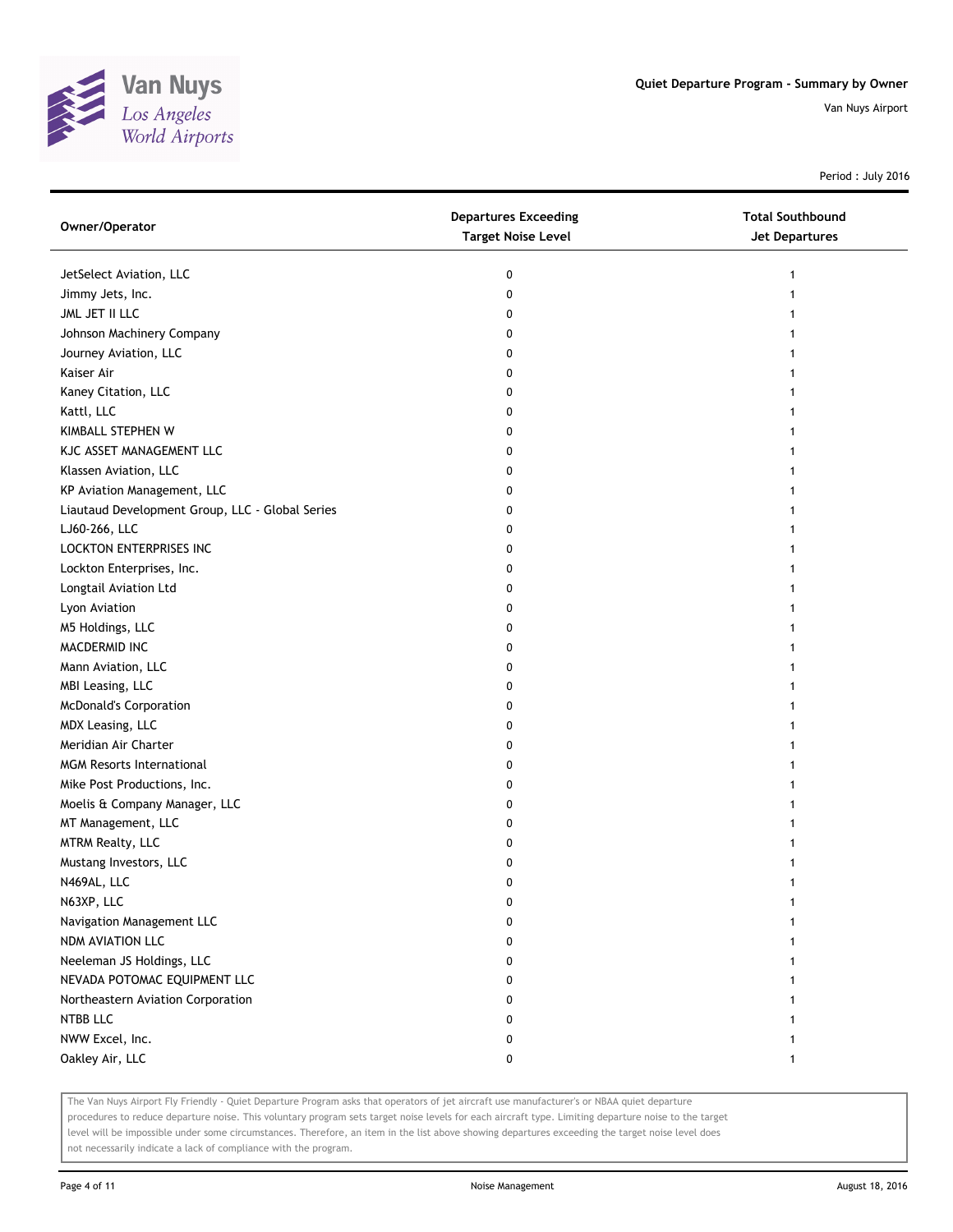

Period : July 2016

| Owner/Operator                      | <b>Departures Exceeding</b><br><b>Target Noise Level</b> | <b>Total Southbound</b><br><b>Jet Departures</b> |
|-------------------------------------|----------------------------------------------------------|--------------------------------------------------|
| Oaktree Capital Management, LP      | 0                                                        | 1                                                |
| Occidental Petroleum Corporation    | 0                                                        | 1                                                |
| P.K. Aire, Inc.                     | 0                                                        |                                                  |
| Pacific Coast Jet Charter, Inc.     | 0                                                        |                                                  |
| Peco Air, LLC                       | 0                                                        |                                                  |
| PHARMAIR Corp.                      | 0                                                        |                                                  |
| Phenom Aviation, LLC                | 0                                                        | 1                                                |
| PMC GLOBAL INC                      | 0                                                        | 1                                                |
| PMC Global, Inc.                    | 0                                                        |                                                  |
| POLAR EQUIPMENT LLC                 | 0                                                        |                                                  |
| PONTIAC AVIATION LLC                | 0                                                        |                                                  |
| Premier Jets, Inc.                  | 0                                                        |                                                  |
| Professional Office Services, Inc.  | 0                                                        |                                                  |
| R2MH Jet Air, LLC                   | 0                                                        |                                                  |
| Radial Services, LLC                | 0                                                        |                                                  |
| Raspberry Consulting, LLC           | 0                                                        |                                                  |
| Red Wing Aeroplane Co., LLC         | 0                                                        | 1                                                |
| Rogerson Aircraft Corporation       | 0                                                        | 1                                                |
| Royal Air Freight                   | 0                                                        |                                                  |
| Santa Barbara Aviation              | 0                                                        |                                                  |
| SDL Management Company, LLC         | 0                                                        |                                                  |
| Sienna Services, Inc.               | 0                                                        |                                                  |
| Sierra Stellar, Inc.                | 0                                                        |                                                  |
| Simons Petroleum, Inc.              | 0                                                        |                                                  |
| Southeastern Asset Management, Inc. | 0                                                        |                                                  |
| SRPB, LLC                           | 0                                                        |                                                  |
| STAMPEDE AVIATION LLC               | 0                                                        |                                                  |
| <b>Starbase Aviation</b>            | 0                                                        | 1                                                |
| STARGAZER AVIATION                  | 0                                                        |                                                  |
| STRIB Holdings, LLC                 | 0                                                        |                                                  |
| Sweatmore Air III, LLC              | 0                                                        |                                                  |
| Swift Aircraft Management, LLC      | 0                                                        |                                                  |
| Swift Aviation Management, Inc.     | U                                                        |                                                  |
| Tahoe Teton Associates, Inc.        | 0                                                        |                                                  |
| Takle Management, LLC               | 0                                                        |                                                  |
| TCRG SN5108 LLC                     | 0                                                        |                                                  |
| TEXLAS, LLC                         | 0                                                        |                                                  |
| TFK Aviation, Inc.                  | 0                                                        |                                                  |
| <b>TFT Aviation</b>                 | 0                                                        |                                                  |
| The Hertz Corporation               | 0                                                        |                                                  |
| <b>Thornton Corporation</b>         | 0                                                        | 1                                                |

The Van Nuys Airport Fly Friendly - Quiet Departure Program asks that operators of jet aircraft use manufacturer's or NBAA quiet departure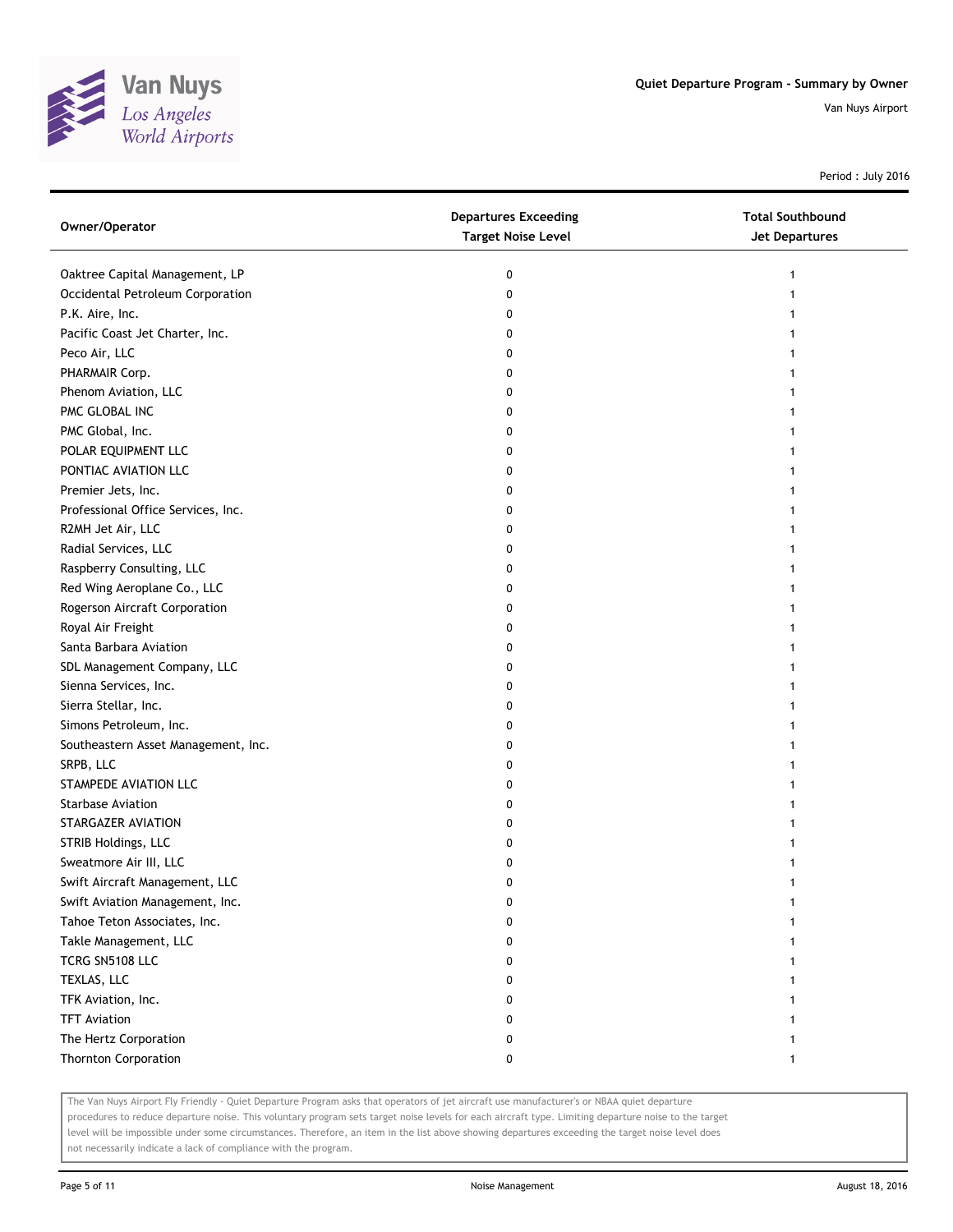

Period : July 2016

| Owner/Operator                             | <b>Departures Exceeding</b><br><b>Target Noise Level</b> | <b>Total Southbound</b><br><b>Jet Departures</b> |
|--------------------------------------------|----------------------------------------------------------|--------------------------------------------------|
| Threshold Technologies, Inc.               | 0                                                        | 1                                                |
| Tony Robbins Productions, Inc.             | 0                                                        | 1                                                |
| TP Aviation, LLC                           | 0                                                        |                                                  |
| TPG Capital, LP                            | 0                                                        |                                                  |
| Travel Management Company, Ltd.            | 0                                                        |                                                  |
| Trijet Aviation Management, LLC            | 0                                                        |                                                  |
| Tri-Marine International                   | 0                                                        | 1                                                |
| TSA STORES INC                             | 0                                                        | 1                                                |
| Two Bear Management, LLC                   | 0                                                        | 1                                                |
| UDR, Inc.                                  | 0                                                        |                                                  |
| Uniform Yankee Juliet Air, Inc.            | 0                                                        |                                                  |
| Valley Horizons, LLC                       | 0                                                        |                                                  |
| VCS Air, LLC                               | 0                                                        |                                                  |
| Victory Management Leasing, Inc.           | 0                                                        |                                                  |
| Vitesse III, LLC                           | 0                                                        |                                                  |
| Volpe Aviation, LLC                        | 0                                                        |                                                  |
| W.C. Leasing Corporation                   | 0                                                        | 1                                                |
| West Ridge Air II, LLC                     | 0                                                        | 1                                                |
| <b>Westair Corporation</b>                 | 0                                                        |                                                  |
| WESTFIELD GEX2 LLC                         | 0                                                        |                                                  |
| White Pint Two, LLC                        | 0                                                        |                                                  |
| Williams International Company, LLC        | 0                                                        |                                                  |
| Worldwide Jet Charter, Inc.                | 0                                                        |                                                  |
| Zions Credit Corporation                   | 0                                                        | 1                                                |
| 700 PC, LLC                                | 0                                                        | 2                                                |
| AC Aviation Services, LLC                  | 0                                                        | 2                                                |
| ACM Aviation Services, Inc.                | 0                                                        | 2                                                |
| Adams Office, LLC                          | 0                                                        | 2                                                |
| Air 7 LLC                                  | 0                                                        | 2                                                |
| Air Mark One LLC                           | 0                                                        | 2                                                |
| Ambrose Corporation                        | 0                                                        | 2                                                |
| A-Ron Resources, LLC                       | 0                                                        | 2                                                |
| ATC Aviation, Inc.                         | U                                                        | 2                                                |
| Atlanta Jet, Inc.                          | 0                                                        | 2                                                |
| <b>Baldor Electric Company</b>             | 0                                                        | 2                                                |
| Blue Star Management Services Corp.        | 0                                                        | 2                                                |
| California Pizza Kitchen, Inc.             | 0                                                        | $\overline{2}$                                   |
| <b>CESSNA FINANCE EXPORT CORP</b>          | 0                                                        | 2                                                |
| Custom Jet Charters, LLC                   | 0                                                        | 2                                                |
| DeBartolo Property Group Flight Department | 0                                                        | 2                                                |
| DMA Leasing, LLC                           | 0                                                        | $\mathbf{2}$                                     |

The Van Nuys Airport Fly Friendly - Quiet Departure Program asks that operators of jet aircraft use manufacturer's or NBAA quiet departure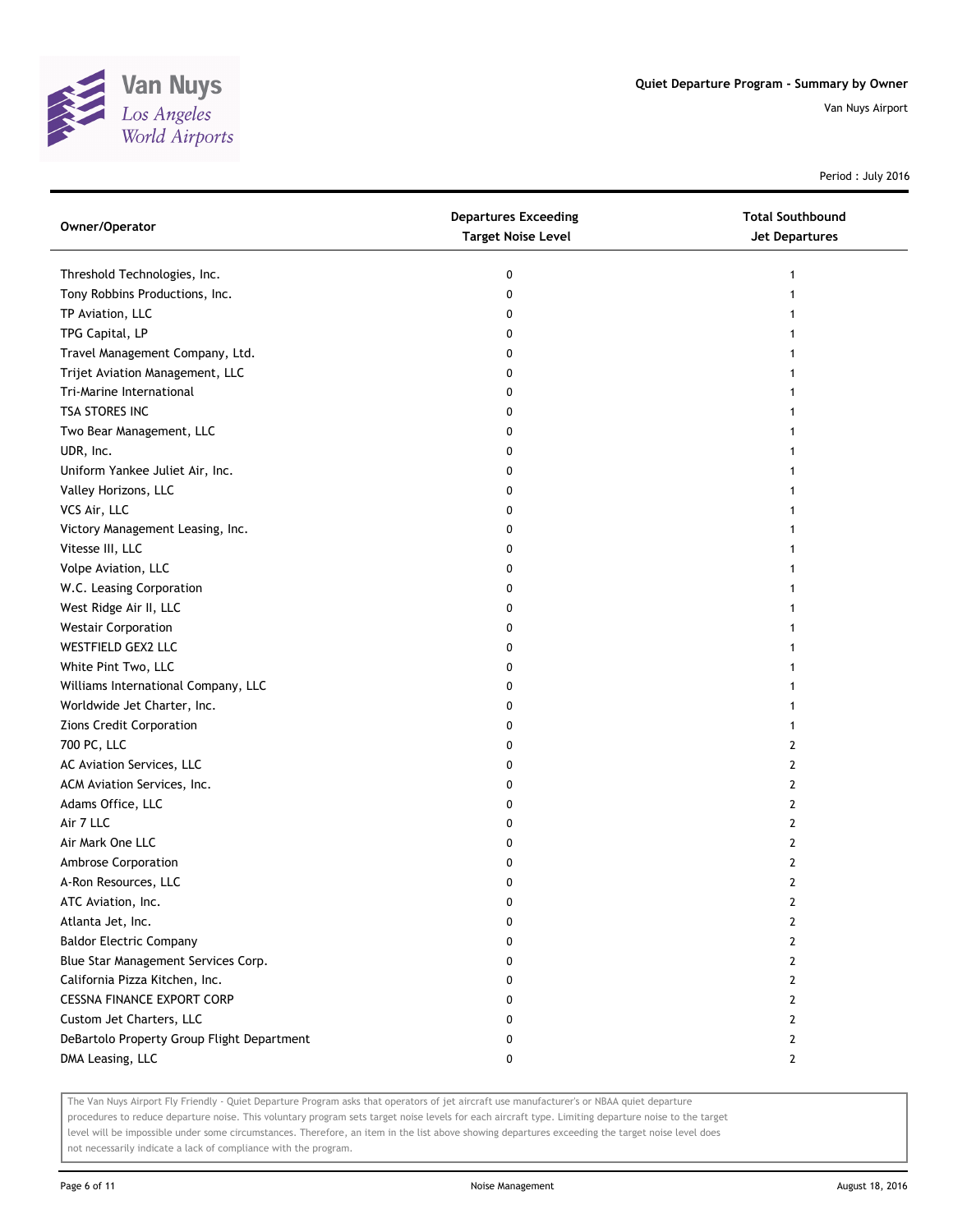

Period : July 2016

| Owner/Operator                                     | <b>Departures Exceeding</b><br><b>Target Noise Level</b> | <b>Total Southbound</b><br>Jet Departures |
|----------------------------------------------------|----------------------------------------------------------|-------------------------------------------|
| Executive Fliteways, Inc.                          | 0                                                        | 2                                         |
| Executive Jet Management                           | 0                                                        | 2                                         |
| Falcon Landing, LLC                                | 0                                                        | 2                                         |
| Fast Forward Aviation, LLC                         | 0                                                        | 2                                         |
| FJ900, Inc.                                        | 0                                                        | 2                                         |
| FLEETSERVE ONE LLC                                 | 0                                                        | 2                                         |
| Flexjet                                            | 0                                                        | 2                                         |
| Flightworks                                        | 0                                                        | 2                                         |
| Friedkin Aviation, Inc.                            | 0                                                        | 2                                         |
| Gemini Air Group, Inc.                             | 0                                                        | 2                                         |
| Glass Aviation, Inc.                               | 0                                                        | 2                                         |
| Global Challenger, LLC                             | 0                                                        | 2                                         |
| Great Buy, Inc.                                    | 0                                                        | 2                                         |
| Gruffy, LLC                                        | 0                                                        | 2                                         |
| H Street Aviation, LLC                             | 0                                                        | $\overline{2}$                            |
| Hot Mama Transport, LLC                            | 0                                                        | 2                                         |
| Independent Cuss, LLC                              | 0                                                        | 2                                         |
| J Cubed Holdings LLC                               | 0                                                        | 2                                         |
| Jet Aviation Business Jets, Inc.                   | 0                                                        | 2                                         |
| Kendall Aviation, LLC                              | 0                                                        | 2                                         |
| M.M. Coal Company, Inc.                            | 0                                                        | 2                                         |
| MBI LEASING LLC                                    | 0                                                        | 2                                         |
| Merle Norman Cosmetics, Inc.                       | 0                                                        | 2                                         |
| Midland Financial Company                          | 0                                                        | 2                                         |
| Morningstar Partners, Ltd., DBA Auroa Jet Partners | 0                                                        | 2                                         |
| Mountain Aviation, Inc.                            | 0                                                        | 2                                         |
| MT Holding Corp.                                   | 0                                                        | 2                                         |
| N214WT LLC                                         | 0                                                        | 2                                         |
| N702SS LLC                                         | 0                                                        | 2                                         |
| N950BD, LLC                                        | 0                                                        | 2                                         |
| N960CL, LLC                                        | 0                                                        | 2                                         |
| Naples Citation, LLC                               | 0                                                        | $\mathbf{2}$                              |
| NETJETS SALES INC                                  | 0                                                        | 2                                         |
| NJ Leasing, LLC                                    | 0                                                        | 2                                         |
| <b>NLT LLC</b>                                     | 0                                                        | $\mathbf{2}$                              |
| Pacific Coast Jet, LLC                             | 0                                                        | $\overline{2}$                            |
| PARAGON 441 LLC.                                   | 0                                                        | $\mathbf{2}$                              |
| PARAGON TRANSPORT MANAGEMENT LLC                   | 0                                                        | 2                                         |
| Paragon Transport Management, LLC                  | 0                                                        | 2                                         |
| Performance Air, LLC                               | 0                                                        | $\mathbf{2}$                              |
| Priester Aviation, LLC                             | 0                                                        | $\mathbf{2}$                              |

The Van Nuys Airport Fly Friendly - Quiet Departure Program asks that operators of jet aircraft use manufacturer's or NBAA quiet departure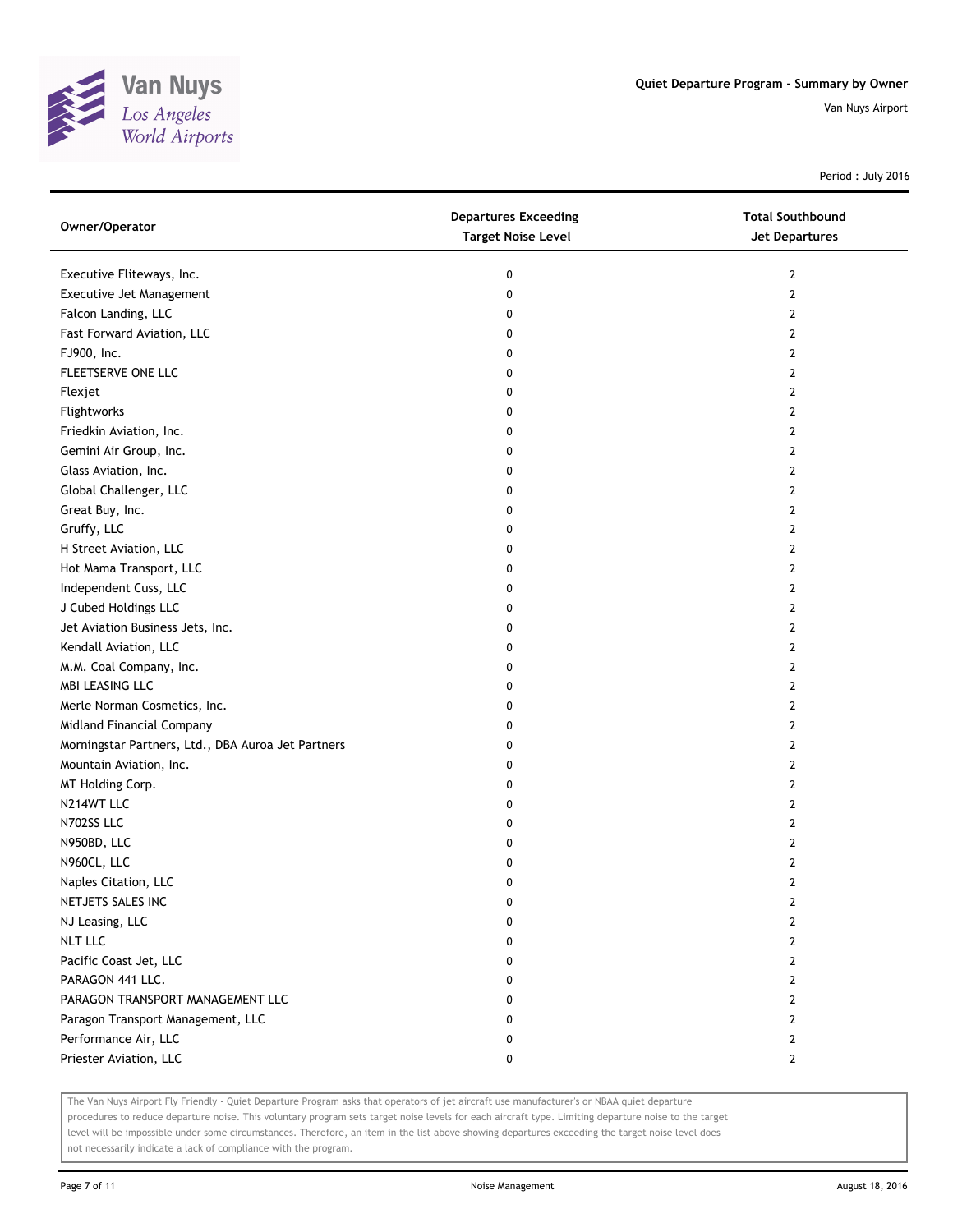

Period : July 2016

| Owner/Operator                          | <b>Departures Exceeding</b><br><b>Target Noise Level</b> | <b>Total Southbound</b><br>Jet Departures |
|-----------------------------------------|----------------------------------------------------------|-------------------------------------------|
| Quad / Air, LLC                         | 0                                                        | $\mathbf{2}$                              |
| R.O.P. Aviation, Inc.                   | 0                                                        | $\mathbf{2}$                              |
| Rabbit Run, LLC                         | 0                                                        | 2                                         |
| Richardson Aviation                     | 0                                                        | 2                                         |
| RIO NECHES AVIATION II LLC              | 0                                                        | $\mathbf{2}$                              |
| Running Water Land and Cattle Company   | 0                                                        | $\mathbf{2}$                              |
| SCB Falcon, LLC                         | 0                                                        | 2                                         |
| <b>SCOTT D GREGORY</b>                  | 0                                                        | 2                                         |
| SEXYJET LLC                             | 0                                                        | 2                                         |
| SKA Consulting, LLC                     | 0                                                        | $\mathbf{2}$                              |
| Sky River Consulting, LLC               | 0                                                        | $\mathbf{2}$                              |
| <b>SKYVIEW LLC</b>                      | 0                                                        | 2                                         |
| SP Aviation, Inc.                       | 0                                                        | 2                                         |
| SunQuest Executive Air Charter, Inc.    | 0                                                        | 2                                         |
| <b>Textron Aircraft Company</b>         | 0                                                        | $\overline{2}$                            |
| The Employers Benefit Group, LLC        | 0                                                        | 2                                         |
| The Heavener Company Leasing, LLC       | 0                                                        | 2                                         |
| TransNational Management Sys., LLC      | 0                                                        | 2                                         |
| Transportes Castores de Baja California | 0                                                        | 2                                         |
| Unicorp Aviation, LLC                   | 0                                                        | $\overline{2}$                            |
| Velox Aircraft, LLC                     | 0                                                        | $\overline{2}$                            |
| Viking Travel Services Limited          | 0                                                        | 2                                         |
| VIRGIN BLUE AIRLINES Pty Ltd            | 0                                                        | 2                                         |
| VISTAJET Luftfahrtunternehmen GmbH      | 0                                                        | 2                                         |
| Vivo Volare, LLC                        | 0                                                        | $\overline{2}$                            |
| Wells Fargo Equipment Finance, Inc.     | 0                                                        | 2                                         |
| <b>Wilshire Associates</b>              | 0                                                        | 2                                         |
| 26 North Aviation, Inc.                 | 0                                                        | 3                                         |
| 5664, LLC                               | 0                                                        | 3                                         |
| Air Rutter International                | 0                                                        | 3                                         |
| Air Time, LLC                           | 0                                                        | 3                                         |
| AirKraft One, LLC                       | 0                                                        | 3                                         |
| ATI Jet, Inc.                           | 0                                                        | 3                                         |
| Avalon Capital Group, LLC               | 0                                                        | 3                                         |
| BLUE OCEAN AIR LLC                      | 0                                                        | 3                                         |
| <b>Business Aircraft Leasing, INC</b>   | 0                                                        | 3                                         |
| Colony Capital, LLC                     | 0                                                        | 3                                         |
| Culbertson Aviation, LLC                | 0                                                        | 3                                         |
| Duncan Aviation, Inc.                   | 0                                                        | 3                                         |
| Grancor Aviation Inc.                   | 0                                                        | 3                                         |
| Jet Aviation Flight Services            | 0                                                        | 3                                         |

The Van Nuys Airport Fly Friendly - Quiet Departure Program asks that operators of jet aircraft use manufacturer's or NBAA quiet departure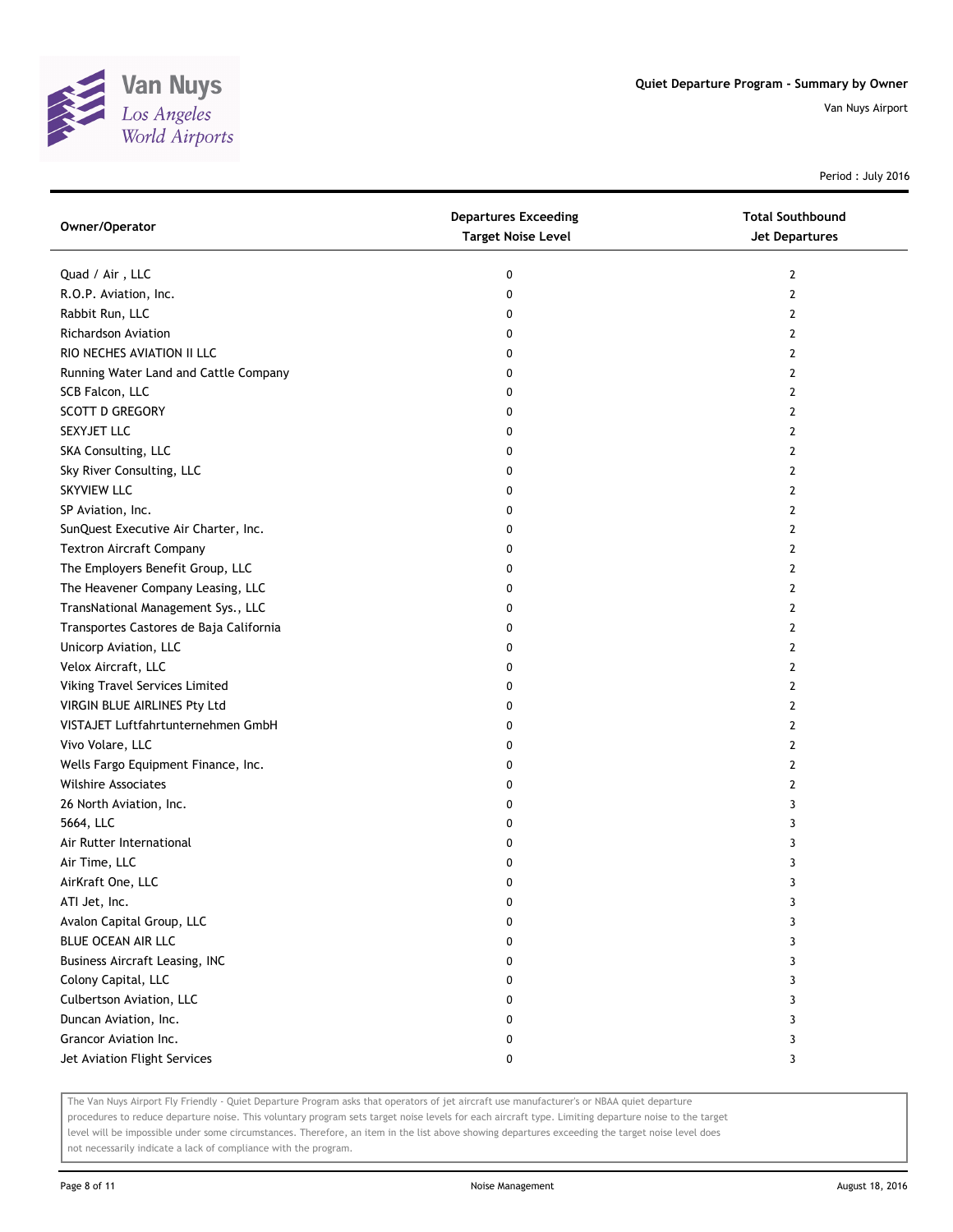

Period : July 2016

| Owner/Operator                      | <b>Departures Exceeding</b><br><b>Target Noise Level</b> | <b>Total Southbound</b><br>Jet Departures |
|-------------------------------------|----------------------------------------------------------|-------------------------------------------|
| Jet Aviation/Van Nuys               | 0                                                        | 3                                         |
| Jet-Alliance, Inc.                  | 0                                                        | 3                                         |
| Jetsmart Inc                        | 0                                                        | 3                                         |
| KW Flight, LLC                      | 0                                                        | 3                                         |
| L & L Leasing V, LLC                | 0                                                        | 3                                         |
| Las Vegas Jet, LLC                  | 0                                                        | 3                                         |
| Latitude 33 Aviation, LLC           | 0                                                        | 3                                         |
| Lear 60-208, LLC                    | 0                                                        | 3                                         |
| Leonard Green & Partners, LLC       | 0                                                        | 3                                         |
| Lexair III, Ltd.                    | 0                                                        | 3                                         |
| Mannco, LLC                         | 0                                                        | 3                                         |
| MCM Associates, LLC                 | 0                                                        | 3                                         |
| N36MU, LLC                          | 0                                                        | 3                                         |
| Phoenix Bogo, Inc.                  | 0                                                        | 3                                         |
| Priester Aviation                   | 0                                                        | 3                                         |
| RB Aircraft Leasing, LLC            | 0                                                        | 3                                         |
| Red Air, LLC.                       | 0                                                        | 3                                         |
| Talon Air, Inc.                     | 0                                                        | 3                                         |
| Terrible Herbst, Inc.               | 0                                                        | 3                                         |
| Thomas Development Partners, Inc.   | 0                                                        | 3                                         |
| VISTAJET Aviation Services, SA      | 0                                                        | 3                                         |
| VistaJet Limited                    | 0                                                        | 3                                         |
| Westfield Aviation, Inc. Pty. Ltd.  | 0                                                        | 3                                         |
| Windsor Jet Management              | 0                                                        | 3                                         |
| Air Finance Corporation             | 0                                                        | 4                                         |
| Air Futura, LLC                     | 0                                                        | 4                                         |
| Aviation Consultants, Inc.          | 0                                                        | 4                                         |
| Bombardier Aerospace Corp           | 0                                                        |                                           |
| Canyon Partners, LLC                | 0                                                        |                                           |
| Cessna Aircraft Company             | 0                                                        |                                           |
| Chrysler Aviation Inc               | 0                                                        |                                           |
| DES Aviation, LLC                   | 0                                                        |                                           |
| Dumont Aircraft Sales, LLC          | 0                                                        |                                           |
| Evolution Development Partners, LLC | 0                                                        |                                           |
| FUGA, Inc.                          | 0                                                        |                                           |
| Har-Bro, Inc.                       | 0                                                        |                                           |
| K/S Aviation, LLC                   | 0                                                        |                                           |
| N48KZ, LLC                          | 0                                                        |                                           |
| NantWorks, LLC                      | 0                                                        |                                           |
| <b>NVJETS</b>                       | 0                                                        |                                           |
| Platinum Equity, LLC                | 0                                                        | 4                                         |

The Van Nuys Airport Fly Friendly - Quiet Departure Program asks that operators of jet aircraft use manufacturer's or NBAA quiet departure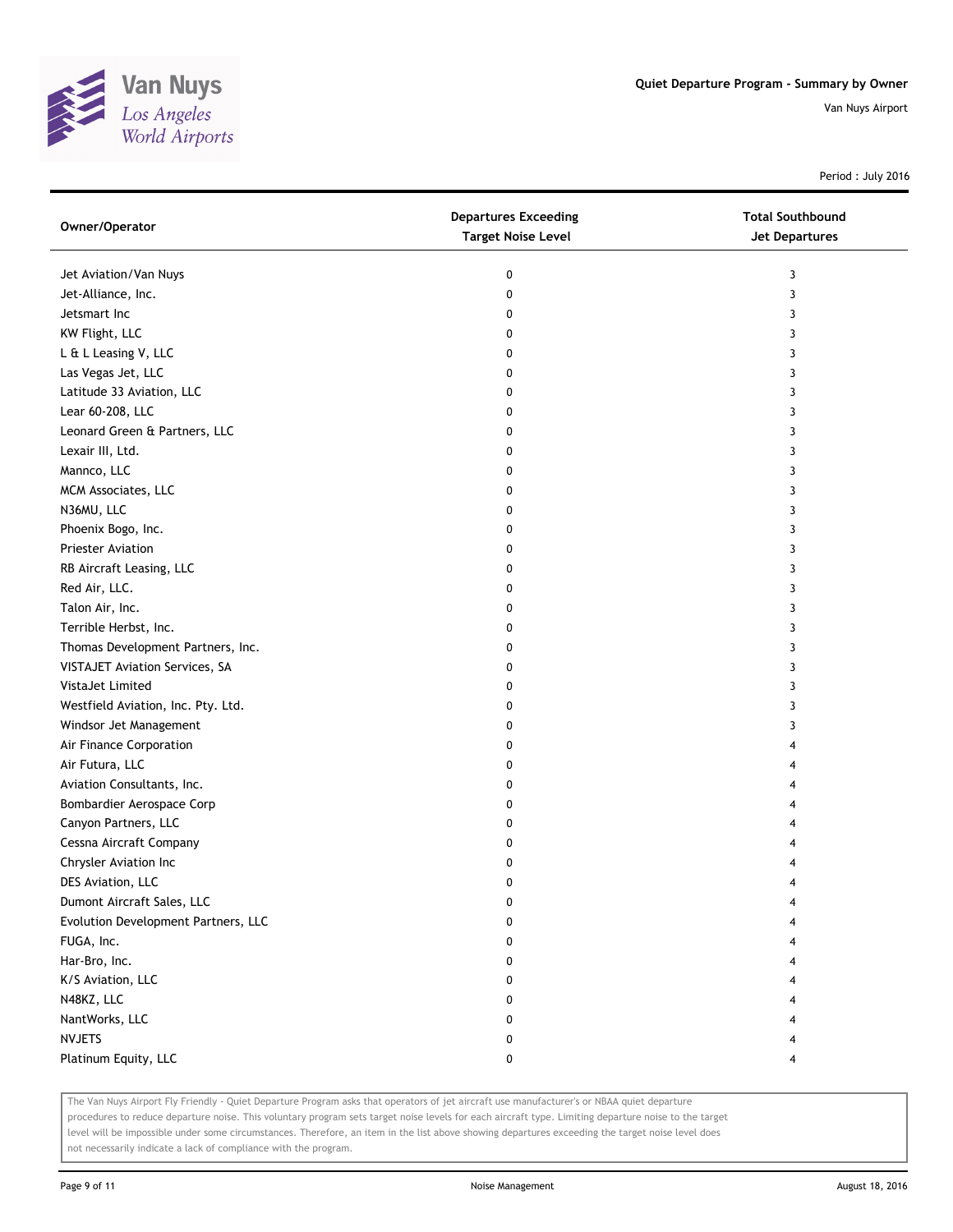

Period : July 2016

| Owner/Operator                           | <b>Departures Exceeding</b><br><b>Target Noise Level</b> | <b>Total Southbound</b><br><b>Jet Departures</b> |
|------------------------------------------|----------------------------------------------------------|--------------------------------------------------|
| Red.com                                  | 0                                                        | 4                                                |
| Regency Air, LLC                         | 0                                                        | 4                                                |
| <b>Skybird Aviation</b>                  | 0                                                        | 4                                                |
| Space Exploration Technologies           | 0                                                        | 4                                                |
| West Coast Charters, LLC                 | 0                                                        | 4                                                |
| Acabel, LLC                              | 0                                                        | 5                                                |
| Airbar, LLC                              | 0                                                        | 5                                                |
| <b>BANK OF UTAH TRUSTEE</b>              | 0                                                        | 5                                                |
| Club Jet                                 | 0                                                        | 5                                                |
| G & L Aviation                           | 0                                                        | 5                                                |
| Gama Charters, Inc.                      | 0                                                        | 5                                                |
| <b>Global Exec Aviation</b>              | 0                                                        | 5                                                |
| Kingston Aviation, LLC                   | 0                                                        | 5                                                |
| Latitude 33 Aviation LLC                 | 0                                                        | 5                                                |
| Maltese Journeys 900, LLC                | 0                                                        | 5                                                |
| N620PJ, LLC                              | 0                                                        | 5                                                |
| Paragon Airways                          | 0                                                        | 5                                                |
| Prime Jet US, LLC                        | 0                                                        | 5                                                |
| Sands Aviation, LLC                      | 0                                                        | 5                                                |
| Advanced Air Management, Inc.            | 0                                                        | 6                                                |
| Air Lease Corporation                    | 0                                                        | 6                                                |
| BKF Aviation, Ltd.                       | 0                                                        | 6                                                |
| Chino Euclid, LLC                        | 0                                                        | 6                                                |
| <b>CLOROX SERVICES CO</b>                | 0                                                        | 6                                                |
| Desert Jet, LLC                          | 0                                                        | 6                                                |
| Heir to Air, Inc.                        | 0                                                        | 6                                                |
| Hollister Aviation, LLC                  | 0                                                        | 6                                                |
| SMRK, LLC                                | 0                                                        | 6                                                |
| Tull Family Trust C/O Mickey Segal       | 0                                                        | 6                                                |
| Ultra-Lux Jets, Inc.                     | 0                                                        | 6                                                |
| Air Kaitar, LLC                          | 0                                                        | 7                                                |
| Awaiting Documentation                   | 0                                                        | $\overline{7}$                                   |
| Banc of America Leasing & Capital, LLC   | 0                                                        | 7                                                |
| Caesars Entertainment Operating Co., Inc | 0                                                        | 7                                                |
| Delta Private Jets                       | 0                                                        | 7                                                |
| Flynt Aviation, LLC                      | 0                                                        | 7                                                |
| Guthy-Renker Aviation, LLC               | 0                                                        | 7                                                |
| Jet Linx Aviation, LLC                   | 0                                                        | 7                                                |
| <b>MC Group</b>                          | 0                                                        | 7                                                |
| NMH Aviation, Inc.                       | 0                                                        | 8                                                |
| Paramount Pictures Corporation           | 0                                                        | 8                                                |

The Van Nuys Airport Fly Friendly - Quiet Departure Program asks that operators of jet aircraft use manufacturer's or NBAA quiet departure